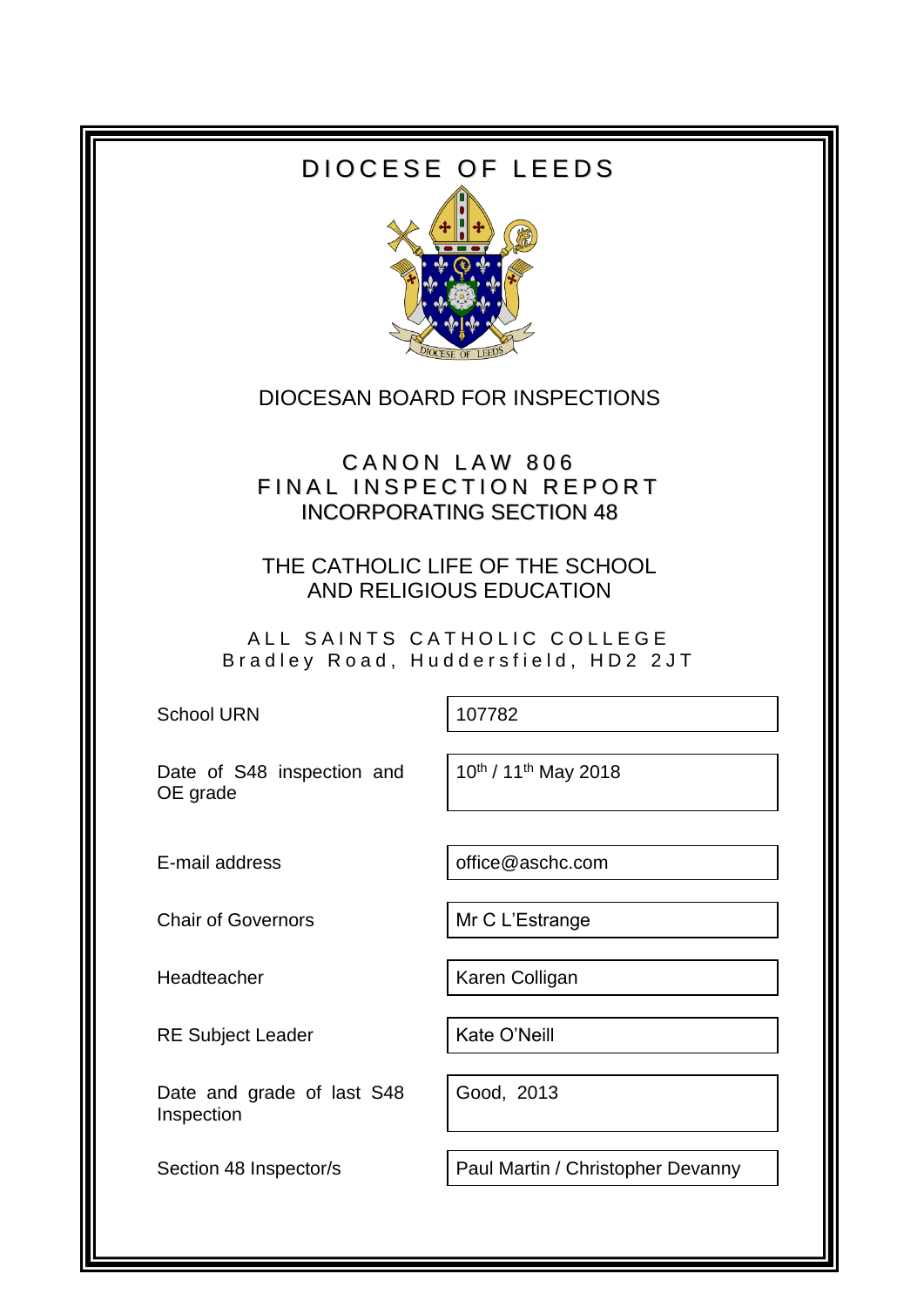### **INSPECTION JUDGEMENTS**

**Inspection Grades: 1 is Outstanding, 2 is Good, 3 Requires improvement in order to be good, 4 is Inadequate**

**OVERALL EFFECTIVENESS:** how effective is the school in providing Catholic Education.

*The above judgement on overall effectiveness is based on all the available evidence following the evaluation of:*

#### **CATHOLIC LIFE 1**

#### **RELIGIOUS EDUCATION 1**

#### **COLLECTIVE WORSHIP 3**

**Summary of key findings:**

### **This is an Outstanding School**

- Pupils like and value their school where pupils from different cultures and religions are able to be part of this Catholic community, living daily together as one happy community. Pupils appreciate the benefits of belonging to All Saints Catholic community and actively participate in the school's mission. Pupil behaviour is outstanding around the school.
- All pupils have the opportunity, through questionnaires, to have their say in all aspects of the Catholic life (CL) of the school, although further and detailed evaluation of this will lead to more accurate planning for improvement.
- The school prayer, its mission statement along with the prominently displayed Beatitudes clearly express what this school community is striving to achieve for every pupil. Further work around sharing this more succinctly with all shareholders will enable further improvement in the work undertaken across all areas of the school.
- RE time has been used to cover most aspects of Personal , Social , Health and Careers education (PSHCE) and this is being phased out to allow RE time in future to be focused entirely on the RE Curriculum.
- A new tutorial programme began in September 2017. Monitoring and evaluation of this will need to be initiated along with key action points to ensure that all pupils are receiving high quality provision.
- The school's behaviour for learning (BfL) and SEN department consists of a committed team who work very effectively to ensure that all pupils are included and their needs addressed.
- Leaders and Governors are fully committed to the Church's mission in education. They undertake their respective roles with energy and enthusiasm and see the continued development of the Catholic life of the school as the number one priority.



**1**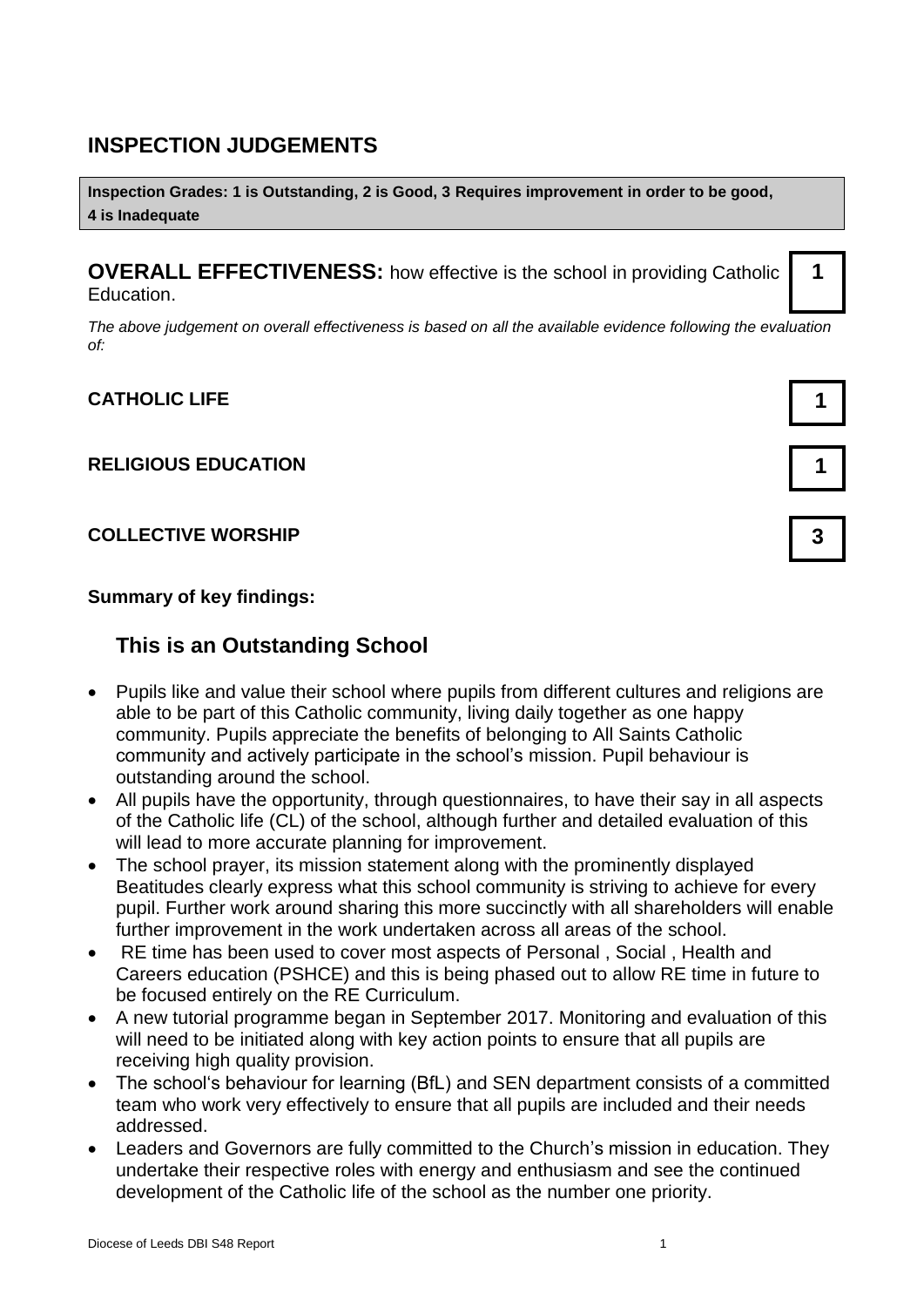- Following a short period as interim leader in the school, the newly appointed Principal is successfully leading with a clear vison. Parents are very supportive of the "vision of being in it together" articulated by the school's leadership.
- The recent introduction of the Governors sub-committee "Catholic Life and Pastoral Management" is ensuring that the Catholic life of the school is constantly monitored though regular reports from relevant staff. Governors have a keen interest in overseeing how things are developing and look to support and challenge where necessary.
- Previous recommendations have generally been addressed although further work is needed with respect to pupil involvement in leading and planning worship.
- Almost all pupils make good progress and many make outstanding progress in each key stage in RE. Trends over time indicate that the progress pupils make in RE is significantly higher than both national and diocesan averages.
- The majority of pupils concentrate well and RE lessons are seen as enjoyable, calm and purposeful. Teachers' expectations are high and as a result pupils view RE as a lead department within the school, a subject where they know they will do well. Teaching in RE is, in vast majority of cases, consistently good with no teaching that is inadequate. Leaders and governors are outstanding in their commitment to Religious Education. The curriculum leader for RE has an inspiring vision for RE in the school. RE is an outstanding department which has a relentless focus on pupil progress.
- Pupils have the opportunity on occasion to read scripture and prayer from adult prepared material for Mass readings, tutorial Collective Worship and year assemblies. The school recognises that provision for CW needs to be developed further to enable more pupils to be leaders of CW on a more regular basis.
- Pupils value the resource that the school chapel provides and the opportunities they have for quiet prayer during the school day. They participate in opportunities to sing, to pray quietly and to join in community prayer although not all are engaged. Further work with all pupils, to develop a greater involvement and participation needs to be planned for and the school is aware of the need for further development in this area.
- Pupils recite the school prayer frequently and with meaning. Collective Worship is central to the life of the school.
- Class based Collective Worship is fairly routine and varies from limited provision to full use being made of the time available for meaningful prayer and reflection. Leaders are correct in their evaluation that there needs to be quality assurance procedures in place for the chaplaincy work of the school including the evaluation of tutorial time CW.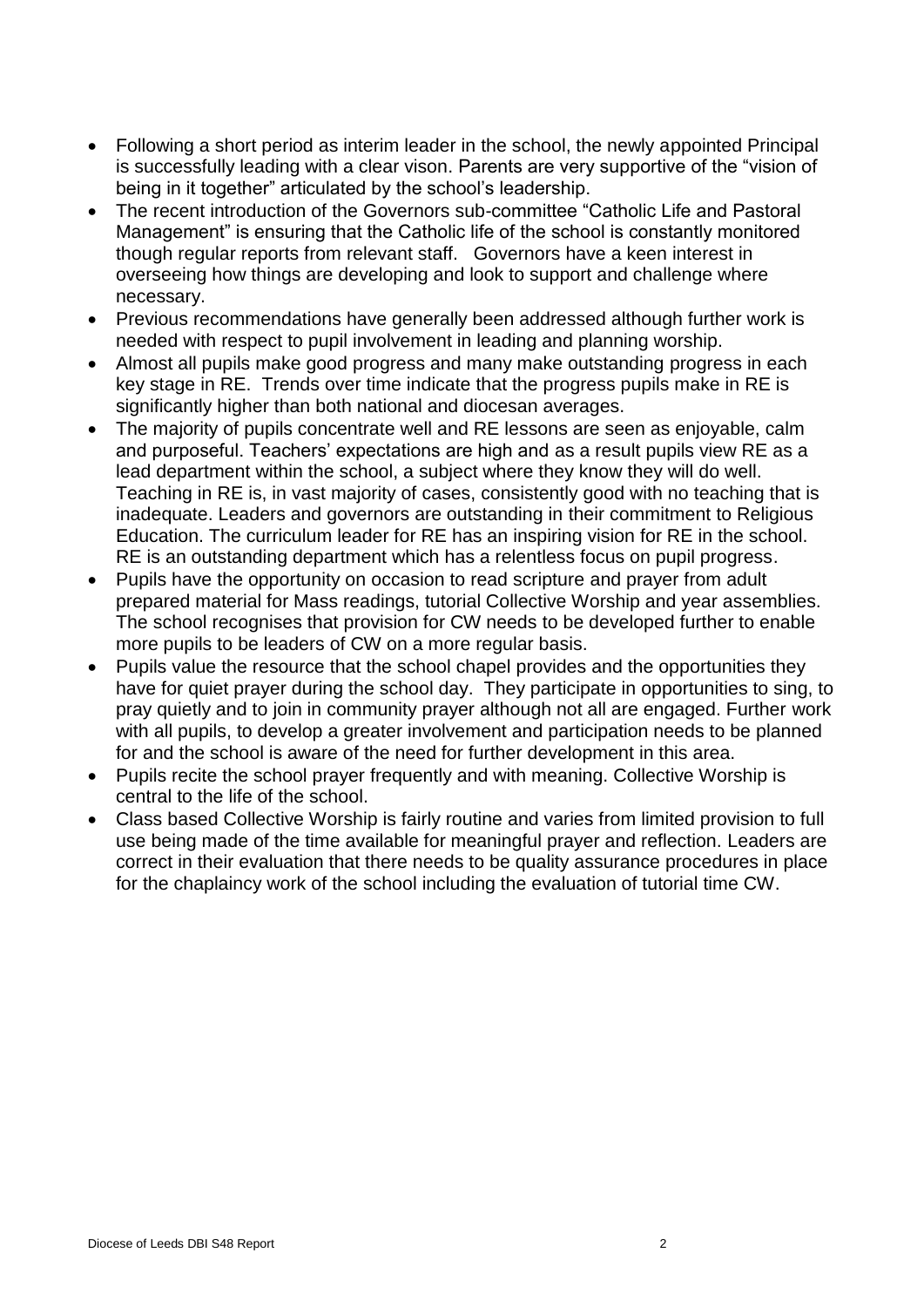#### **What the school needs to do to improve further.**

- To continue to establish robust systems for the monitoring and evaluation of the Catholic life of the school in order to improve pupil outcomes.
- To improve pupil outcomes in Collective Worship by developing effective quality assurance procedures for assessing Collective Worship provision.
- To ensure that all stakeholders are fully aware of the school's Catholic life and Mission and to continue its review in light of proposed movement towards Academy status.

#### **Information about this inspection**

The Inspection of All Saints College was carried out under the requirements of the Education Act 2005, and in accordance with the Leeds Diocesan Framework and Schedule for Section 48 Inspections approved by the Bishop of Leeds. The inspection reviews and evaluates how effective the school is in providing Catholic education. This process begins with the school's own self-evaluation and the inspection schedule follows the criteria set by the National Board of Religious Inspectors and Advisers (NBRIA 2017).

The inspector reviewed in detail the following aspects:

The Catholic Life of the school, including leadership and quality assurance procedures. The teaching and progress in RE across Key Stage 3 (KS3) and Key Stage 4 (KS4) Collective Worship pupil outcomes, provision and leadership covering quality assurance procedures.

The inspection was carried out by 2 inspector over  $1 \frac{1}{2}$  day(s):

- Observation of 4 lessons covering all teachers of Religious Education (RE) and 3 tutorial sessions.
- Examination of pupils' written work, teacher assessment and written feedback.
- Meetings with the Principal, members of the senior leadership team, RE leader and key Stage 3 (KS3) lead, lay chaplain, chaplain, chaplaincy group, governors, Behaviour for Learning (BfL) managers, SEN coordinator, monitoring, tracking and assessment managers, pupils, staff and parents.
- Examination of school and department documentation including school improvement plans, policies, monitoring and evaluation records, planning and assessment files.
- Collective Worship in a Year 8 assembly and in three form groups in addition to a Mass with Year 9 in celebration of the Feast of the Ascension.
- Inspectors also visited a staff briefing.

#### **Information about this school**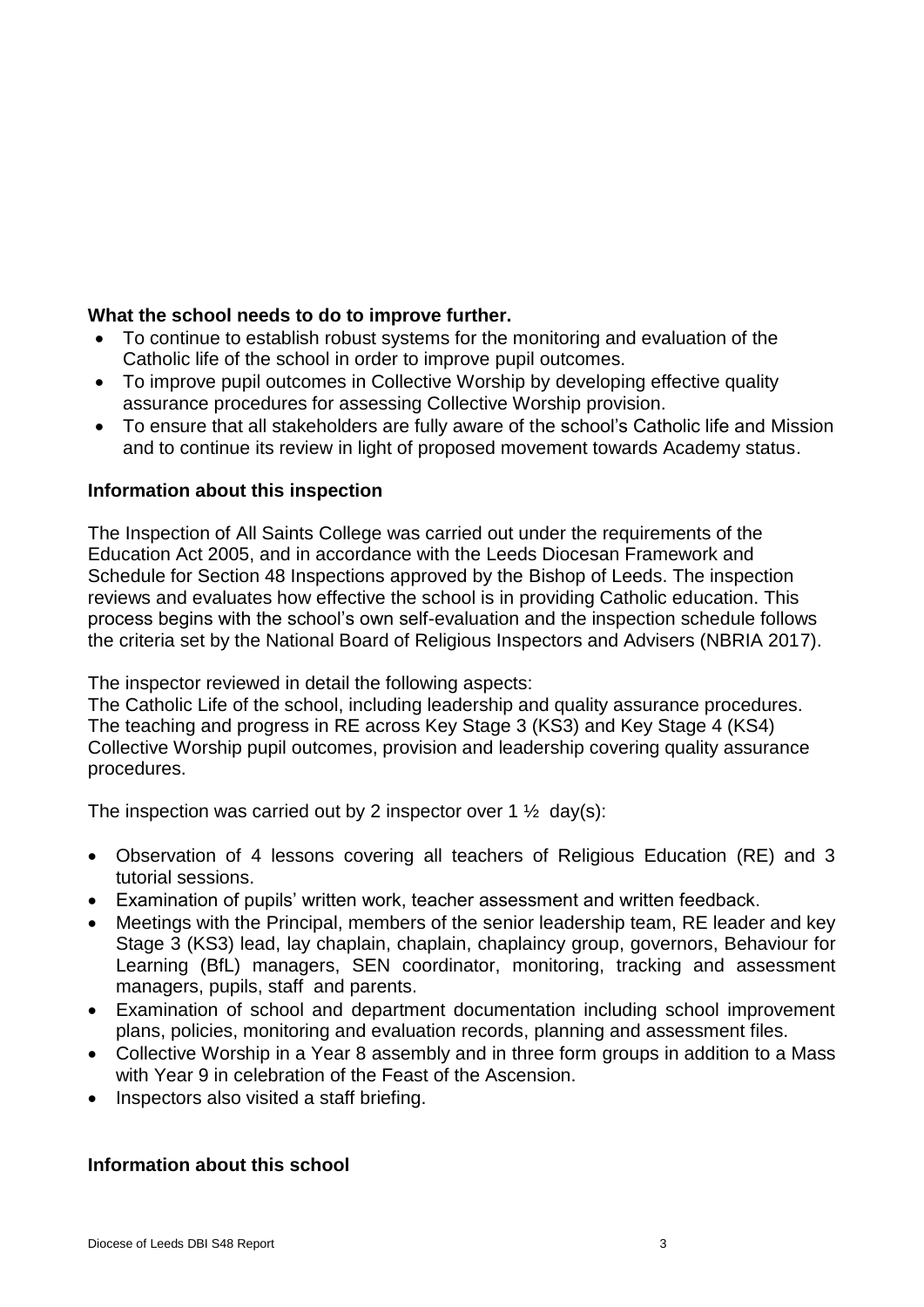- The principal retired at the end of December 2017. Governors worked closely with the Diocese and LA in order to recruit a new principal to the school. A new principal was appointed Easter 2018 and so is new to the post.
- All Saints College is a voluntary aided mixed comprehensive school in Kirklees Local Education Authority. The college was named as the provider of Catholic Education at secondary level for Huddersfield and Halifax in 2011, and the 715 students on roll in April 2018 (371 boys; 344 girls) are drawn from a wide geographical area, largely from nine feeder Catholic primary schools in Kirklees and Calderdale. As part of the college's Catholic ethos it takes a significant number of non-Catholic students from up to 19 other feeder schools its immediate catchment area.
- The school serves the children who live in the primary school defined areas of St Patrick's Birkby, Our Lady of Lourdes Bradley, St Joseph's Dalton, St Joseph's Brighouse and St Patrick's Elland, St Mary's Halifax, Sacred Heart Sowerby Bridge, St Malachy's Halifax, St Joseph's Halifax and go to the Catholic primary schools serving those areas.
- All Saints Catholic College moved to a new site in September 2017.
- Students are not selected on ability but the admission criteria are based on their Catholic/Christian Faith and/or on their attendance at one of our feeder schools. 47% of the students are Catholic.

### **Full report - inspection judgements**

# **CATHOLIC LIFE**

### **The Catholic Life of the school is Outstanding**

| The extent to which pupils contribute to and benefit from the Catholic Life of the<br>school.                    |  |
|------------------------------------------------------------------------------------------------------------------|--|
| The quality of provision for the Catholic Life of the school                                                     |  |
| How well leaders and governors promote, monitor and evaluate the provision of the<br>Catholic Life of the school |  |

- Pupils like and value their school and can discuss how it brings them together as one, with strong positive relationships in existence. They particularly enjoy the fact that pupils from different cultures and religions are able to be part of this Catholic community, living daily together as one happy community.
- Pupils appreciate the benefits of belonging to All Saints Catholic community and actively participate in the school's mission. Pupils recite the school prayer frequently and with meaning as part of the school's daily act of worship. Many pupils can link this to the "Beatitudes", which are prominently displayed in the entrance foyer, demonstrating pupils' actions in supporting those in need. Pupils are involved in planning and managing a range of charitable events to raise money on many occasions throughout the year. Charitable work is common place at All Saints covering national and local need and pupils themselves initiate some of these. Some pupils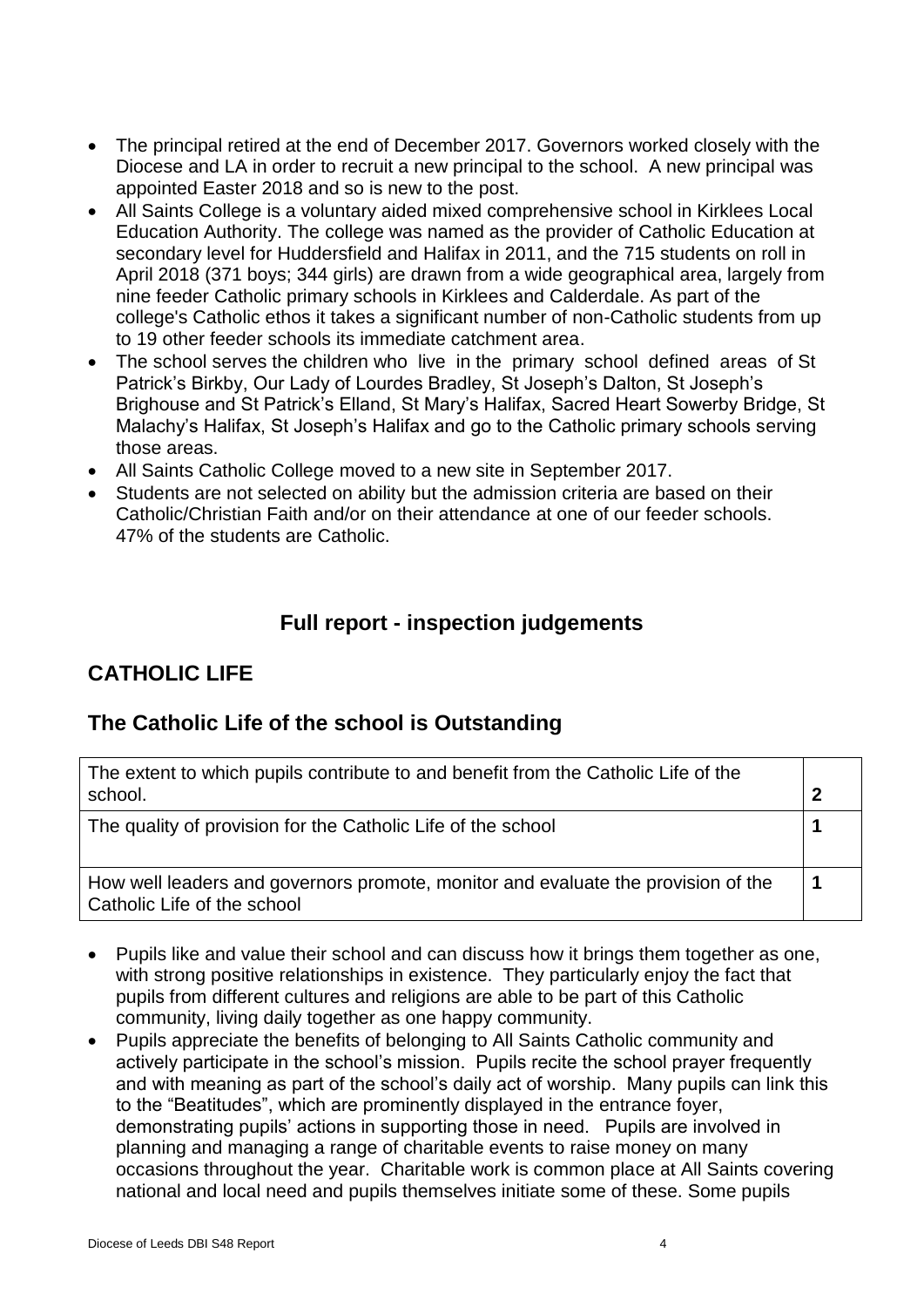visited their local parishes to speak to parishioners about Lourdes and to seek funding to help them with the costs of taking part in the diocesan pilgrimage

- Pupil behaviour is outstanding around the school. They are keen to support others who are in need of extra help. An example of this is the buddy scheme where year 10 pupils support new pupils in Year 7 to improve their reading and help with settling into the school during transition from primary to All Saints College. They undergo training for this role at the end of Year 9 and their involvement can contribute towards their Duke of Edinburgh Award. Almost all pupils know that their behaviour has consequences and all appreciate the clear boundaries that have been given. They appreciate that success is celebrated and groups and individuals are frequently rewarded for their efforts. They show a genuine ability to forgive and be forgiven and appreciate the time that staff give to working through problems when they arise. Pupils support one another and are tolerant towards each other and to those who have additional learning, physical or emotional needs. One parent commented that the "children are so respectful and although my son didn't come through from a Catholic feeder school, he has really settled in well. Everyone comes together in this very inclusive school."
- Pupils demonstrate a respect for other people's faith beliefs and are generally respectful during Mass and other occasions when they gather together as a year group. Further work to engage all pupils during these services more effectively needs to be more systematically planned over time.
- Some pupils, through the School Council and newly formed Chaplaincy group, contribute to evaluation of key religious events. All pupils have the opportunity, through questionnaires, to have their say in all aspects of the Catholic life of the school, although further and detailed evaluation of this will lead to more accurate planning for improvement. Pupils value the chaplaincy provision, identifying that the lay chaplain is there to support them across areas of their spiritual and moral development and welfare.
- Pupils, along with their parents, speak very positively about the many opportunities they are given to strengthen their spiritual and moral development. Pupils mention annual retreats particularly and the school leaders, along with the chaplain have been able to plan successful alternatives to the Diocesan previous provision in Ilkley.
- The school prayer, its mission statement along with the prominently displayed Beatitudes clearly express what this school community is striving to achieve for every pupil. Further work around sharing this more succinctly with all shareholders will enable further improvement in the work undertaken across all areas of the school.
- Staff are committed to the mission of the school and involve themselves in all areas which reflect the Catholic Life of the school community. They ensure that this permeates the curriculum. An excellent example of this is the running of an art project on the Stations of the Cross leading up to Holy Week. They contribute willingly in supporting retreats and staff prayer, for example, along with the opportunities for CPD on Catholic life. Displays around the school reflect the Catholic nature of the school. Further consideration should be given to enhancing this by considering, for example, development of the external displays and signage during the final completion of landscaping.
- The school uses a wide and effective range of external agencies to support the most vulnerable and those in various need, including the provision of a Catholic Care worker on 1 day per week. Staff also take advantage of this support. Various support groups are initiated, for example, Anger Management and Parent Support Groups.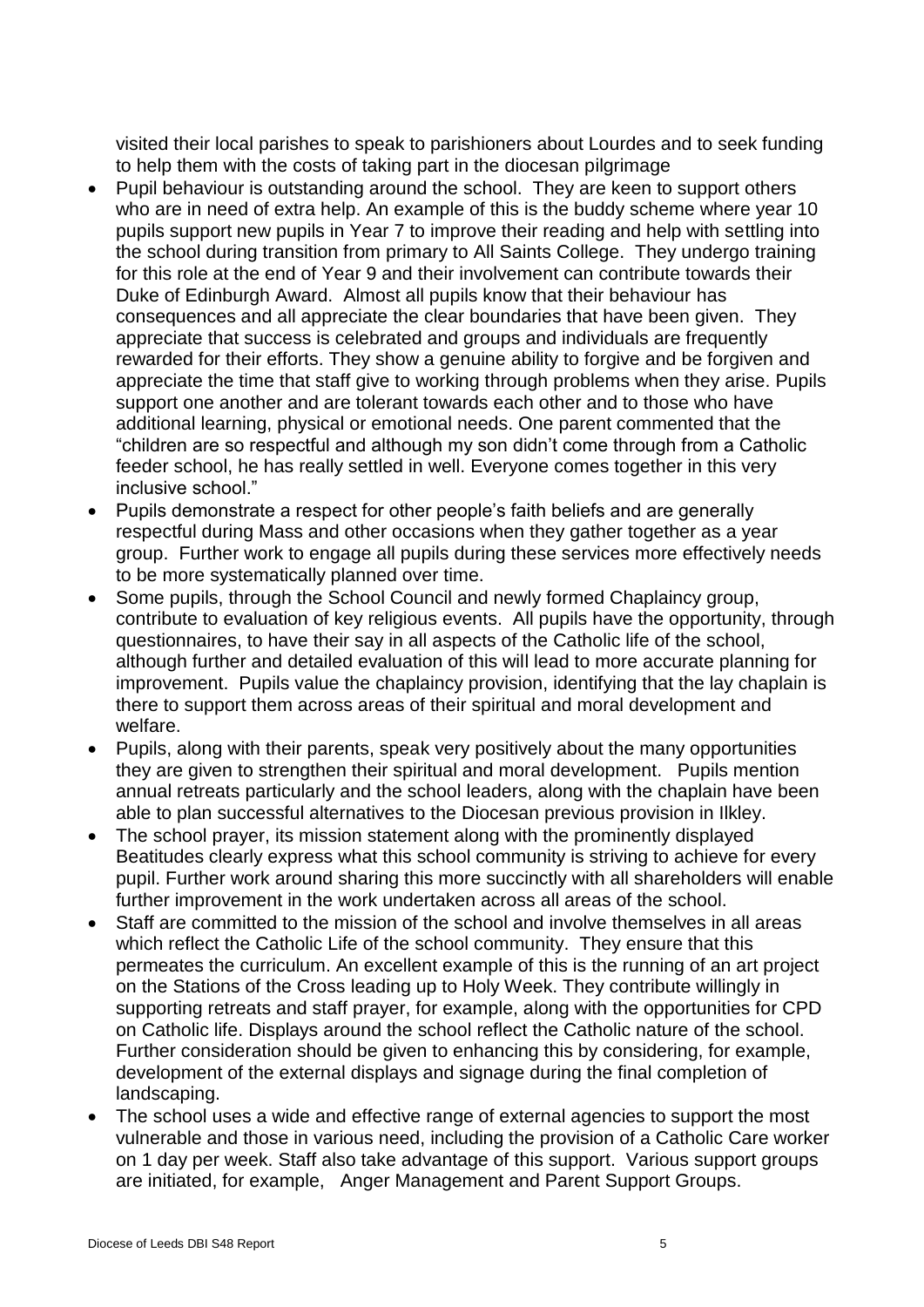Additionally, pupils appreciate the opportunity and time given by the school chaplain and other members of staff when they are in need of support.

- Parents are very happy with many aspects of the school and speak positively about the school community. They appreciate the arrangements around staggered breaks and lunchtime and believe there is a calm atmosphere around the school with excellent relationships existing between all connected with the school. One parent commented that her disabled son is "really thriving, especially in the new school where he now has access to all areas of the school".
- Some RE time has been used to cover most aspects of Personal , Social , Health and Careers education (PSHCE) and this is being phased out to allow RE time in future to be focused entirely on RE Curriculum. Careers education is now undertaken during drop down days at key times in the year. A new tutorial programme began in September 2017 with resources supplied by the present coordinator. Monitoring and evaluation of this will need to be initiated along with key action points to ensure that all pupils are receiving high quality provision. Pastoral programmes, PSHCE and Relationship and Sex Education (RSE) are taught and reflect Catholic teaching, although a more robust system for monitoring and evaluating provision will be helpful in further development of the content and teaching strategies.
- The school's behaviour for learning (BfL) department consists of a committed team covering various of pupil behaviour, learning difficulties or need. This wide ranging team, work very effectively to ensure that all pupils are included and their needs addressed. Pupils are given opportunities to reflect on their behaviour through individual mentoring, assemblies and form time when self-discipline is encouraged as well as being expected. A range of rewards and sanction are understood by all students ensuring that pupils know about the consequences of their behaviour. An appeal procedure ensures that pupils voice is heard if they have concerns as to why thy have been "punished". Very good collaboration exists with other local schools and this has ensured that exclusions are reduced and that all pupils move onto either education or into some form of training at the end of Year 11. Much restorative work is undertaken when things go wrong, so that pupils develop self-discipline, thinking about the consequences of their actions and are able to be effectively be re-integrated if internal exclusion has been necessary.
- Many links with other educational providers ensures that all pupils' needs are met both academically and pastorally. Most of these are onsite but the school also uses offsite provision to enhance their curriculum and support when needed. Several pupils, for example, are educated offsite to enable them to follow more suitable and accessible courses appropriate their need.
- Learning and behaviour support plans take into account the development of the whole child. Excellent links exists with a range of external agencies ensuring that all needs are being addressed. The special needs coordinator commented that "We often talk about prayer, scripture and ask "what would Jesus do? We, the BfL and Student Turnaround and Re-integration (STAR) teams, work closely with each other. We never give up. We support those pupils and families in need of additional help."
- Leaders and Governors are extremely fully committed to the Church's mission in education. They undertake their respective roles with energy and enthusiasm. All connected with the school see the continued development of the Catholic life of the school as the number one priority and this is reflected in their school improvement plan. A more rigorous and searching analysis will enable clearer ongoing targets to be set which will lead to further development of the Catholic life of the school with all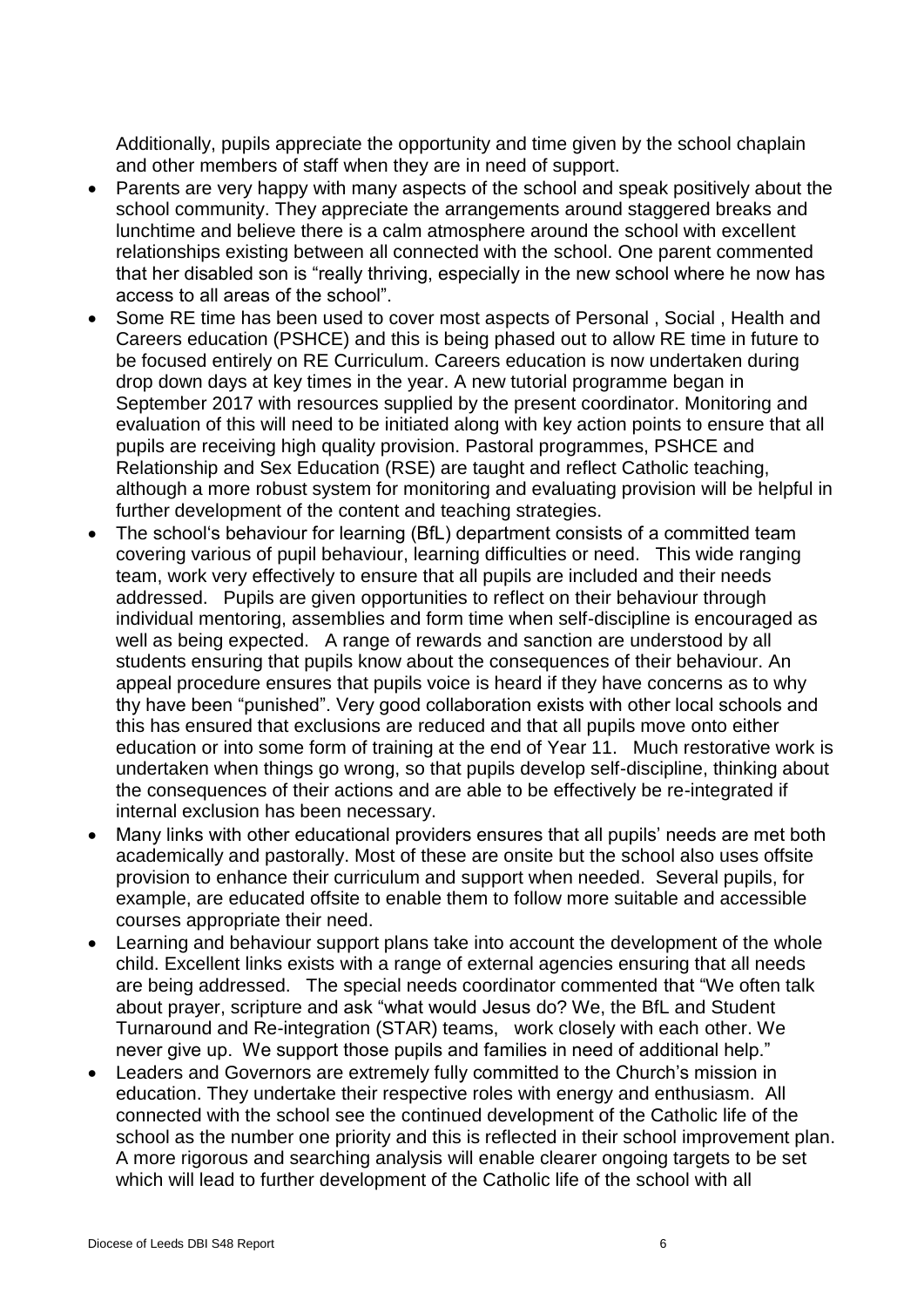stakeholders. Review of the mission statement has rightly been put on hold due to the movement towards Academy Status.

- Leaders and managers of the school ensured that the Chapel was situated in an accessible, central location in the new school. Displays at the school building entrance and around the school clearly show the Catholic nature of the school.
- Following a short period as interim leader in the school, the newly appointed Principal is successfully leading with a clear vison and this is supported by all. Parents are very supportive of the "vision of being in it together" articulated by the school's leadership.
- The recent introduction of the Governors sub-committee "Catholic Life and Pastoral Management" is ensuring that the Catholic life of the school is constantly monitored though regular reports from relevant staff. Governors have a keen interest in overseeing how things are developing and look to support and challenge where necessary. For example, in wanting to reduce the number of exclusions have been generous with their time to attend pre – exclusion meetings as an additional strategy to keep pupil in school and engaged in lessons. One governor commented that "Engagement with challenging pupils is what we are about as part of our Catholic life. .. how we treat, look after and support others". Governors are fully committed to their work and show understanding of the needs and areas for development within the school. Further challenging around the area of rigorous monitoring and evaluation of the Catholic life will help them to further challenge and support where necessary.
- One parent commented that the school has excellent communication systems to keep parents fully aware of what is happening at school and how their child is doing. Parents of pupils with special learning, behavioural and emotional needs speak highly of the positive engagement they have with the school.
- Continued professional development for all staff with respect to their role in developing the Catholic Life of the school is undertaken once a term. New staff undertake induction about working in a Catholic school along with the expectations required. In addition to this, further joint CPD days have been undertaken with primary feeder school. Teachers talk positively about the opportunities they have for bringing the Beatitudes to life during their subject teaching or during form tutorial time.
- The governors have approved the policy for RSE, following the quidelines from the Diocese.
- The school is highly thought of by the local community as providing an excellent all round education for its pupils. Parents, from a variety of backgrounds and religions are appreciative of the opportunities that the school provides in supporting the spiritual and moral development of their children.

# **RELIGIOUS EDUCATION**

### **Religious Education is Outstanding**

| How well pupils achieve and enjoy their learning in Religious Education        |  |
|--------------------------------------------------------------------------------|--|
| The quality of teaching, learning and assessment in Religious Education        |  |
| How well leaders and governors promote, monitor and evaluate the provision for |  |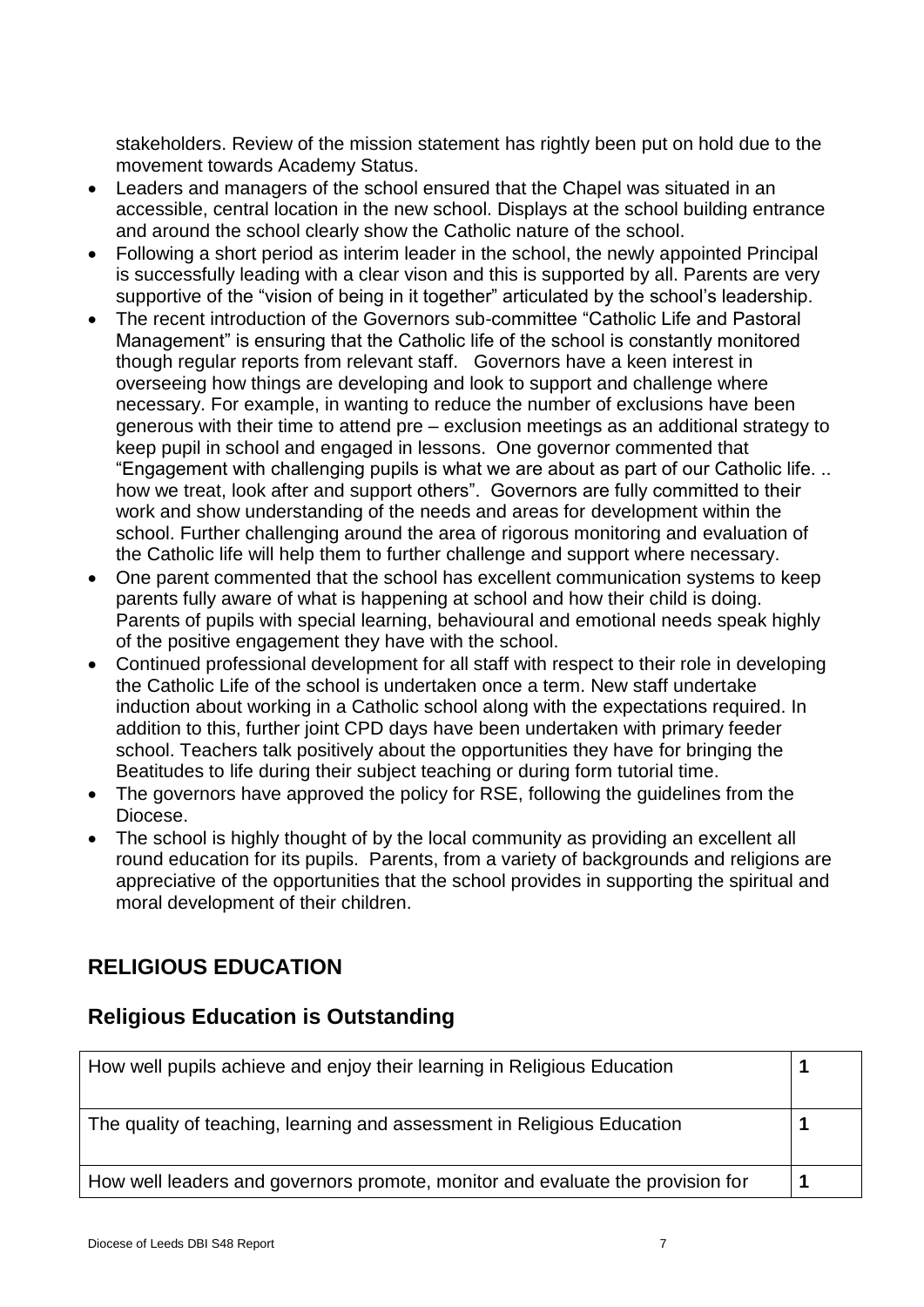Religious Education

- Almost all pupils make good progress in each key stage, with many achieving outstanding progress. Trends over time indicate that the progress pupils make in RE is significantly higher than both national and diocesan averages. Over the last three years almost all groups of pupils made progress in the RS GCSE when compared to national averages. In 2014-15 and 2015-16 all groups made significant progress at GCSE in RS. In 2017 significant progress was made by most groups, but three groups, those in receipt of FSM, Lower attainers and Black African pupils achieved below the national average. However, teacher assessment of the present Year 11 indicates that all groups are making significant progress using the FFT 50 measure. In KS 3 (Years 7 and 8) teacher assessment indicates that progress is good with 74.6% of pupils in Year 7 above or on target and The progress made by pupils in RS over time makes the RE Faculty a significant player in the College's desire to increase the life chances of all pupils, irrespective of their starting points.
- Attainment in RS at GCSE is consistently at, or just above, both national and diocesan averages. This is significant given that the RE Faculty enters, without exception, all Year 11 students for the GCSE examination.
- Most pupils, relative to their age and capabilities, are religiously literate. All teachers have a systematic focus on key words during KS 3 and observations demonstrated good levels of religious literacy in discussions and question and answer sessions. The new RS GCSE (first teaching 2016) has significantly increased the specialist vocabulary expected of pupils. Pupils recognise the importance of specialist vocabulary, and as evidenced through discussion with inspectors, increasingly can apply it to their own lives.
- The whole school 'Behaviour for Learning (BfL)' strategy is understood by all RE teachers and pupils. As a result of its positive approach, the great majority of pupils concentrate well and lessons are calm and purposeful. Teachers' expectations are high and as a result pupils view RE as a lead department within the school, a subject where they know they will do well.
- Lesson observations indicate that the vast majority of pupils enjoy their learning in RE. Pupils enjoy being set challenges and are happy to work with partners and in small groups to craft responses and find solutions. In a GCSE class, pupils were given an incomplete glossary of specialist vocabulary to fill in and they worked well in pairs to complete it. This demonstrated their subject knowledge and this then led to ways in which this could be applied in an exam style question. Relationships between teachers and pupils are excellent; pupils praise the commitment of RE teachers and their specialist subject knowledge. Pupil voice indicates that pupils enjoy their learning in RE. Comments heard by the inspector included, "I like RE because it allows you to give your own opinion and listen to other opinions too", "It's good to learn about God and Jesus and during RE you become closer to them" and "Miss isn't judgemental and helps me to improve my work."
- Work scrutiny shows that pupils' current work is of a good quality. It is evident that pupils use a range of resources to enhance their learning. Exercise books demonstrate an ability to interpret sources and symbols rather than just describe them.
- The RE Faculty's records, inspection observations and work scrutiny all demonstrate that teachers are highly effective in planning lessons linked to pupil's current assessment which consolidate and extend pupil's learning. The faculty plan lessons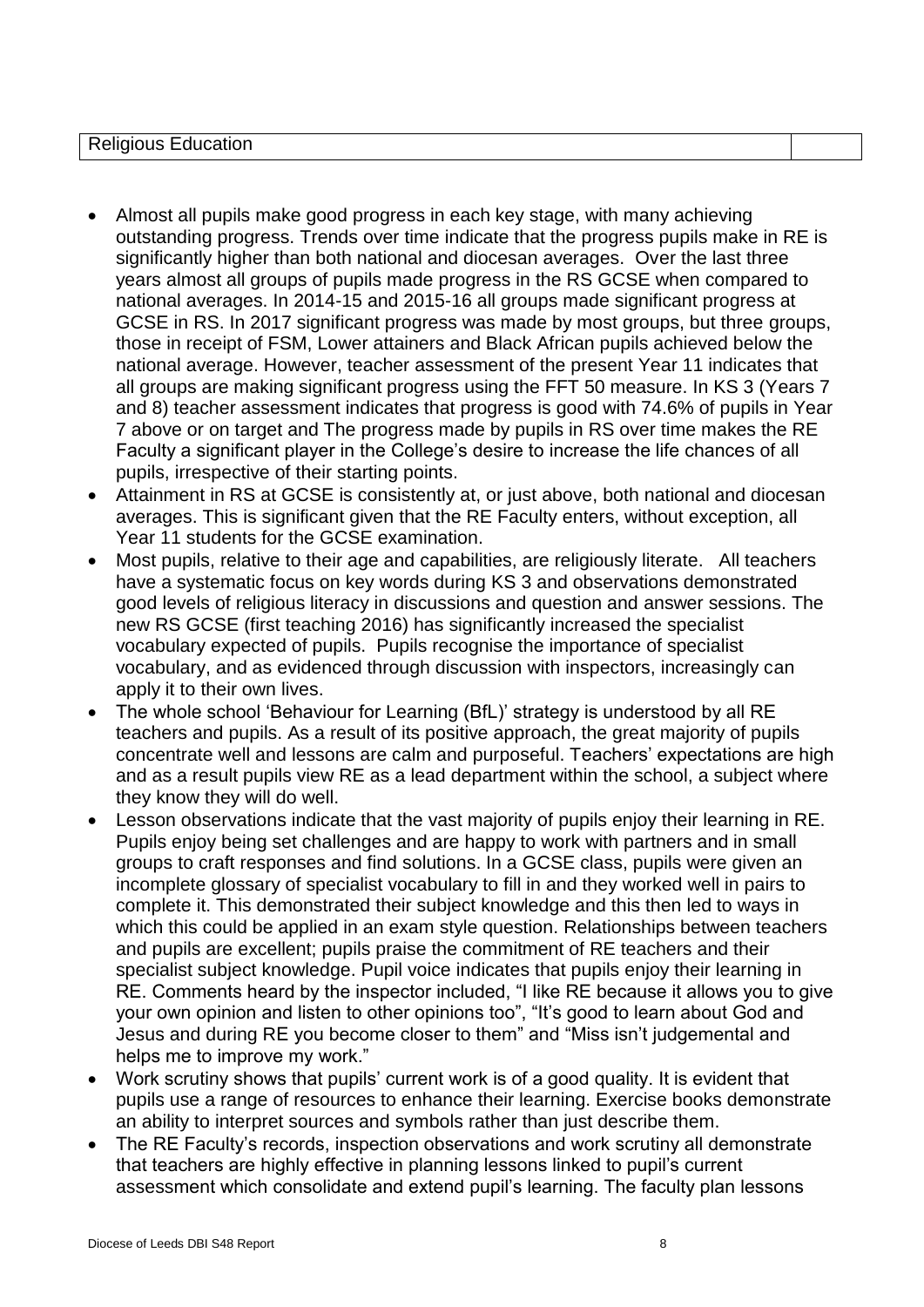together which enables the sharing of outstanding practice. Differentiation is a feature of all lessons, this is sometimes demonstrated by pupil outcomes, but the majority of differentiation is based on common resources that are differentiated before teaching in light of the needs of pupils. This ensures consistency, but also allows teachers the freedom to use a variety of approaches to engage and challenge their pupils. As a result, teaching is, in vast majority of cases, consistently good with no teaching that is inadequate.

- Teachers have excellent subject expertise and understand how pupils learn. While a structured approach to all lessons is evident, subject specialists freely adapt their lessons and use a range of approaches and resources to meet the needs of their pupils. Teachers use time efficiently, ensuring lessons enable pupils to make progress. Teachers understand the importance of assessment for learning and have a consistent approach to questioning and feedback. In one observed lesson the teacher used skilful questioning to deepen all pupils awareness of the concept of 'sacrifice'. In another lesson, expert questioning enabled pupils to show how some decisions we make are more serious because they have a bearing on one's character and ultimate end.
- The use of feedback to consolidate and enable pupils to make the next step in learning is a feature of all lessons. The RE Faculty follows the whole school strategy of commenting on the quality of a pupil's work on a regular basis. This strategy (CAR = comment, action, response) allows for self-assessment, peer assessment and teacher assessment. The majority of feedback is done by the teacher, but pupils regularly add a further response to their work based on the learning outcome which deepens their understanding. The CAR strategy should be used to give pupils more opportunities to self-assess and peer assess, methods proven to facilitate pupil understanding and independence.
- The RE Faculty has used assessment to ensure progression within and between KS 3 and 4. The new assessment at KS 3 mirrors the format and language used in the primary phase from 'beginning' to show understanding to 'mastery' of a concept or skill. This incremental approach has been informed by GCSE criteria to ensure a higher level of challenge at KS 3. While it appears to work within All Saints', the KS 3 end of year assessment descriptors need to be agreed and standardised at diocesan level.
- Achievement is often celebrated. The RE Faculty use the 'Behaviour for Learning' strategy well, giving far more praise points than sanctions. Samples of good work are displayed in classrooms and teachers regularly telephone home to inform parents of achievement and to celebrate success.
- Leaders and governors are outstanding in their commitment to Religious Education. The RE curriculum meets the requirements of the Bishops' Conference in every respect. The KS 3 programme of study is now based on the Catholic online resource entitled 'People of God' written by NBRIA (the National Board of Religious Inspectors and Advisers) in light of the Catholic RE Curriculum Directory (2012). This ensures that RE in KS 3 is now distinctly Catholic, while ensuring that the teaching of other faiths – principally Islam and Sikhism – are accurate and appropriate representations of those faiths. At GCSE, the RE Faculty follows the RS Eduqas Route B one of the routes to GCSE approved by the Bishops' Conference.
- Leaders and governors ensure that 10% of curriculum time is given to the RE Faculty. This time included the teaching of some PSHE by RE teachers, but governors now recognise that the new RS GCSE requires all the available time. Consequently, from September only RE will be taught in the 10% of curriculum time allotted to the teaching of RE.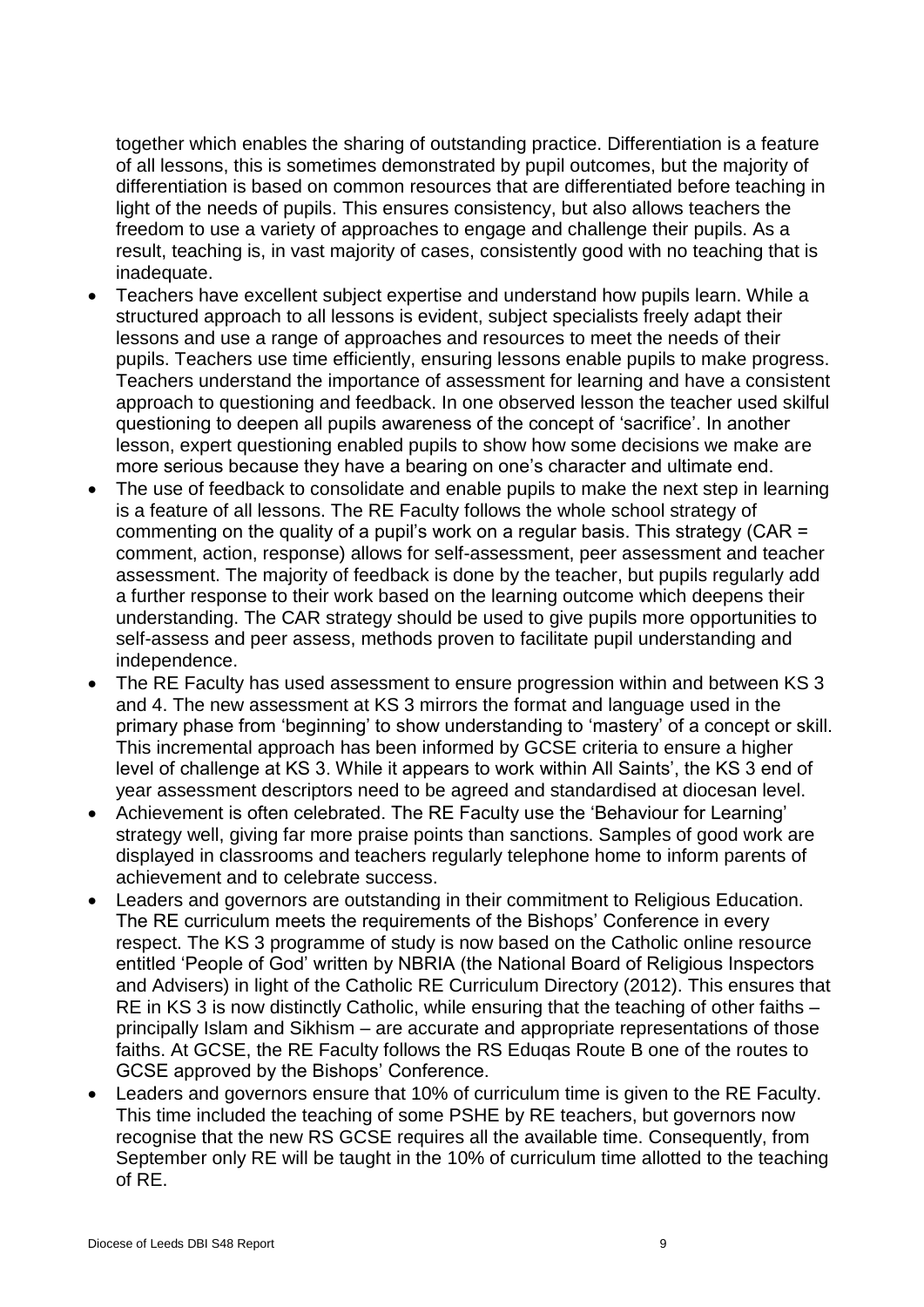- RE has full parity with other core subjects. RE classrooms are housed together within the new school building. The rooms are spacious, with sufficient display boards and the necessary technology. Financial expenditure indicates that RE is given the resources it needs to remain an outstanding department. Leaders and governors understand the need for effective CPD and have enabled RE staff to attend opportunities to develop their subject expertise beyond the regular meetings, especially in relation to the new RS GCSE. This has increased teachers' confidence in the teaching and assessment of the new GCSE.
- Leaders and governors self-evaluation of RE is an accurate reflection of rigorous monitoring, searching analysis and self-challenge. The tools used to monitor RE are well designed and effective. The high regard in which the RE faculty is held is shown in the annual cycle of subject review, called the 'Mini-Toolkit of Pupil Progress', which priorities those subjects most in need of review or intervention. In the last three years the RE Faculty has been reviewed in the summer term, demonstrating its outstanding KS4 outcomes and the esteem in which it is held by senior leaders and governors. However, the RE Faculty benefits from a regular quality assurance cycle, which includes lesson observations and 'drop in', work scrutiny and pupil voice. The whole school strategy entitled 'Steps to Success' (S2S) is used to excellent effect by the RE Faculty. S2S is an analysis of all the relevant data on each pupil, which tracks their progress five times a year. A summary sheet provides an overview which is easy to use and understand, and parent friendly. The parent app on which the S2S is placed is greatly appreciated by those parents that use it and the school should again promote its use to all parents. The great benefit of the S2S system is that it allows teachers to target support and intervention as well as show the progress that individual pupils make between assessment windows. A faculty action plan is devised in light of the quality assurance procedures and reviewed at weekly 'Teaching and Learning' meetings with the Principal (Head of RE line manager), Acting Deputy Principal and the Head of RE. All these aspects of the quality assurance cycle are recorded in minutes or on individual evidence pro-forma. Consequently, there is a wealth of evidence to make judgements with a high degree of confidence.
- The curriculum leader for RE has an inspiring vision for RE in the school. RE staff share this vision, as a result relationships are excellent and morale is extremely high. RE is an outstanding department which has a relentless focus on pupil progress through consistent good teaching. The RE Faculty and its leader is recognised as a lead department by staff, parents and pupils, and the source of effective whole school initiatives currently in place: lead lessons before examinations, highly structured revision materials, effective interventions. The curriculum leader is reflective and ensures that she builds the proficiency and leadership of members of her faculty by joint approaches to planning and differentiation and giving full support to the three nonspecialists teaching RE in KS 3.
- Leaders ensure that the RE curriculum is planned incrementally in the short and long term to enable pupils, appropriately and over time, to develop the knowledge, understanding and skills necessary to demonstrate religious literacy and to perform well at the end of KS 4. However, at KS 3 the use of the 'People of God' programme needs adapting to the needs of pupils at All Saints' and incorporating into, as yet incomplete, medium term schemes of work for Year 7 and Year 8. This should take into account the recommendation to standardise the assessment framework in KS 3 with other diocesan schools and heed the call to ensure that KS 3 remains a discrete key stage offering a broad and balanced curriculum in its own right.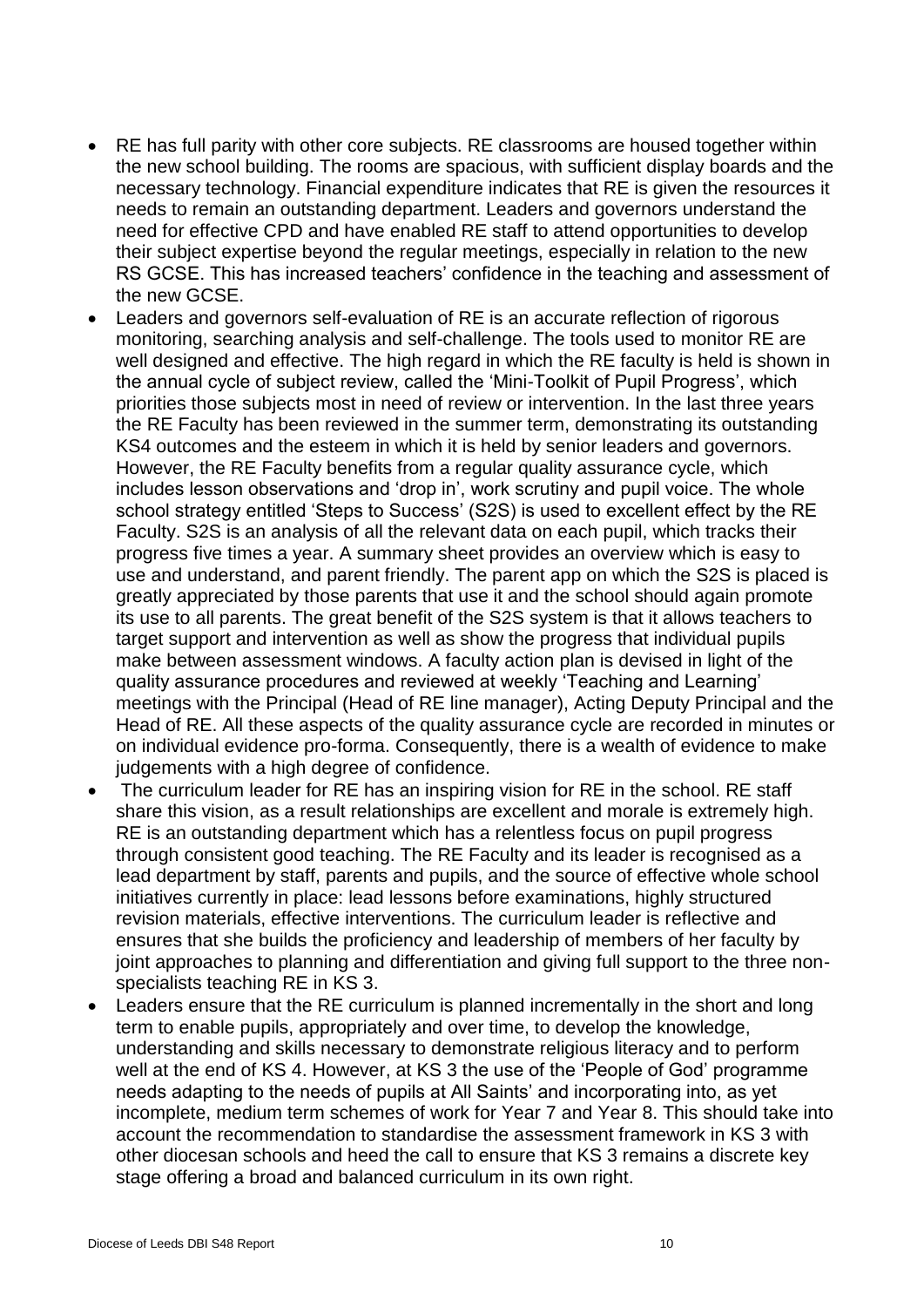# **COLLECTIVE WORSHIP**

### **Collective Worship is Requiring Improvement**

| How well pupils respond to and participate in the school's Collective Worship                               |  |
|-------------------------------------------------------------------------------------------------------------|--|
| The quality of provision for Collective Worship                                                             |  |
| How well leaders and governors promote, monitor and evaluate the provision for<br><b>Collective Worship</b> |  |

- Pupils are willing to be involved in Collective Worship, volunteering to read or sing in the school choir. They say the school prayer on a regular basis, usually twice a day and they do so with confidence and a belief in the content it portrays.
- The Chaplaincy group planned and led some Holy Week services and this was cascaded down to all year groups with pupils helping others in the delivery of the services. Resources to be used in tutorial collective worship are beginning to be prepared by some pupils although this work is in its infancy.
- Pupils have the opportunity on occasion to read scripture and prayer from adult prepared material for Mass readings, tutorial CW and year assemblies. Some pupils commented that they had the opportunity to help prepare resources for year assemblies, including power-point presentations, when each form takes in turn to lead.
- The Chaplaincy group of pupils is involved in planning of liturgical services and other events. They are led by the lay chaplain and meet to plan before the main liturgical celebrations. The school recognises that this needs to be developed further, as indicated on the previous S48 inspection, to enable more pupils to be leaders of CW on a more regular basis. Generally though, they do not always join in with traditional prayers and are not encouraged sufficiently to do so.
- Pupils are very well behaved during Collective Worship but can be somewhat passive in form groups and in year group assembly. They indicate that they feel at ease when provided with opportunities to pray or reflect and no one is asked to do anything contrary to their beliefs. They are proud of their backgrounds and beliefs and can express themselves with confidence. Pupils have some opportunity to feedback and contribute to evaluating whole school liturgies and retreats.
- Pupils make use of the new school chapel for quiet prayer and reflection. They said that they value this resource and the opportunities they have for quiet prayer during the school day. They participate in opportunities to sing, to pray quietly and to join in community prayer although not all are engaged. Further work with all pupils, to develop a greater involvement and participation needs to be planned for and the school is aware of the need for further development in this area.
- Some pupils display confidence in their use of approaches to prayer. During a Mass, attended by the inspectors, the choir was confidently directed by a pupil and accompanied by a group of musicians. Pupils read with some confidence, if a little quietly, from scripture. Further work to develop skills in liturgical reading and in larger gatherings will help to the pupil experience of liturgical celebration.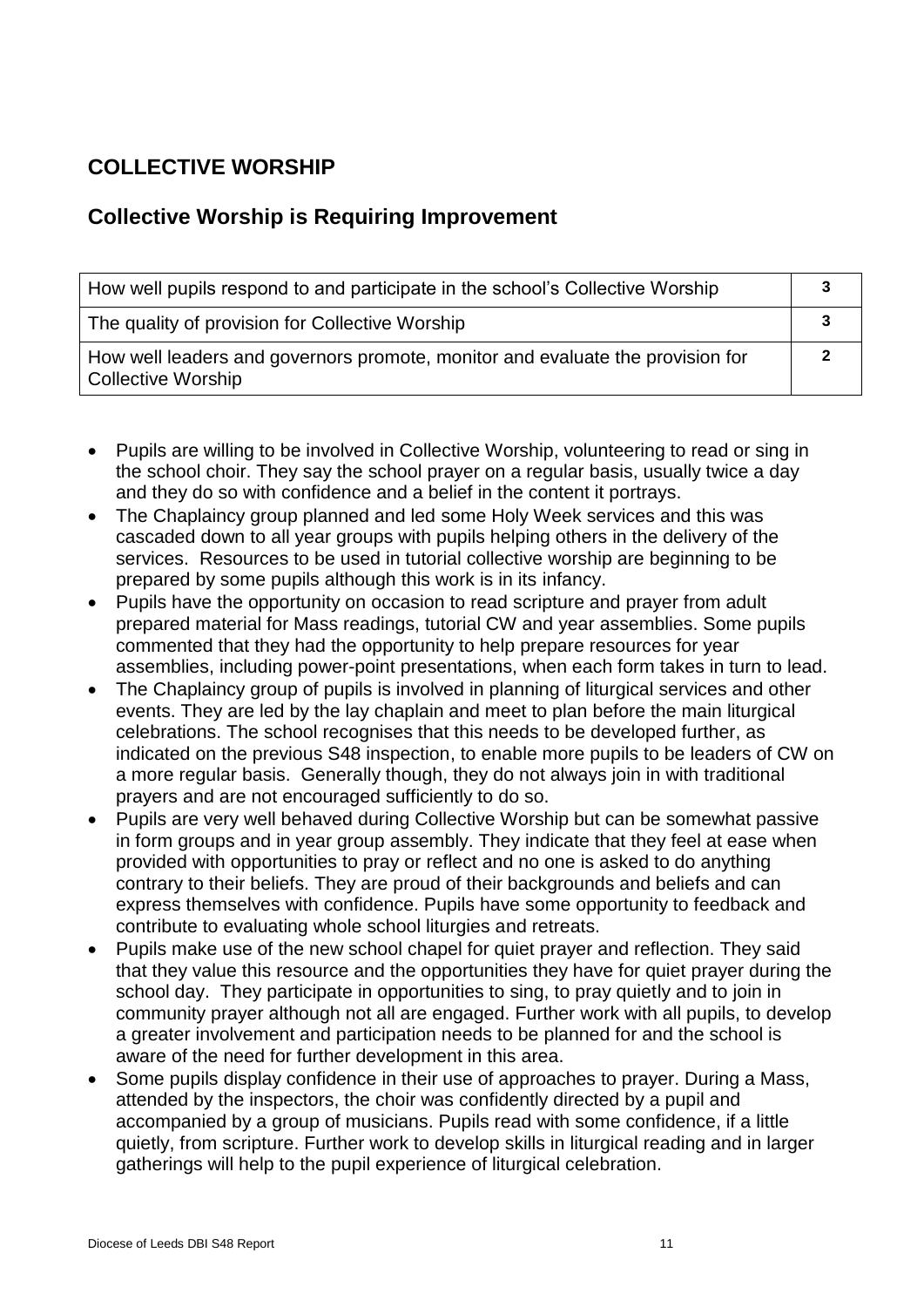- Pupils recite the school prayer frequently and with meaning. Collective Worship is central to the life of the school. Praying together is part of the daily experience of every pupil and member of staff. The school leaders expect the school prayer to be said with the pupils at the beginning of the day in the first lesson and during the form tutorial which forms part of the daily collective worship provision. Many pupils can link this to the "Beatitudes", which are prominently displayed in the entrance foyer, demonstrating pupils' actions in supporting those in need.
- The Collective Worship programme is planned for throughout the year and the themes chosen reflect a true understanding of the liturgical season and the Church's mission in education. Material used for the year group assembly soon after Ascension Thursday, was very appropriate, engaging with the pupils and meaningful. Leaders recognise the need to further evaluate this provision and to further improve the quality of assemblies and collective worship. Relevant staff have an excellent understanding of the Church's liturgical year, seasons and feasts and they are very keen to also improve the quality of pupils' experiences in this area.
- Most, if not all, of the resources for use in tutorial CW and year assemblies are prepared by the lay chaplain. The power-point resources are made available to form tutors and year leaders who will use volunteers to read though the material or undertake some of the tasks themselves. Pupils mentioned that they do have the opportunity to prepare or write prayers themselves on occasion. They do not have regular opportunities to be fully involved in leading and preparing prayer on a daily basis as there is too much reliance on adults. They need further support in developing skills in leading prayer.
- Class based Collective Worship is fairly routine and varies from limited provision to full use being made of the time available for meaningful prayer and reflection. Staff accept responsibility for leading prayer and sometimes involve pupils in its delivery.
- Additional opportunities for Collective Worship are varied throughout the year and include regular weekday masses. Form groups attend on a rota basis with pupils involved in serving and reading.
- Those of other faiths have the opportunity to practice their faith, for example, pupils of the Muslim faith can use the chapel for quiet prayer when the religion requires.
- School leaders and relevant staff are beginning to develop leadership of CW amongst pupils through the recently formed chaplaincy group. There is a need for further development of this group to support other pupils in being involved in the planning and leading of daily CW and other main liturgical services throughout the year. Leaders and the lay chaplain need to build on some of the pupils' skills and knowledge developed over time in the primary schools. This can be developed further and cascaded down to other pupils.
- Leaders are correct in their evaluation that there needs to be quality assurance procedures in place for the chaplaincy work of the school. The ensuing evaluation will ensure planning is tailored to need covering all aspects of the provision for CW.
- There is evidence of monitoring check sheets covering all various aspects of CW in form time. More frequent and effective evaluation of form tutorial CW will assist the lay chaplain in identifying the quality of pupil involvement and the relevant skills needed for further improvement in the quality of CW provision, led by the pupils.
- School leaders undertake leadership of CW and act as excellent role models. They know how to plan and deliver quality CW and have a very good understanding of the Church's liturgical year, seasons and feasts. They, along with school governors and